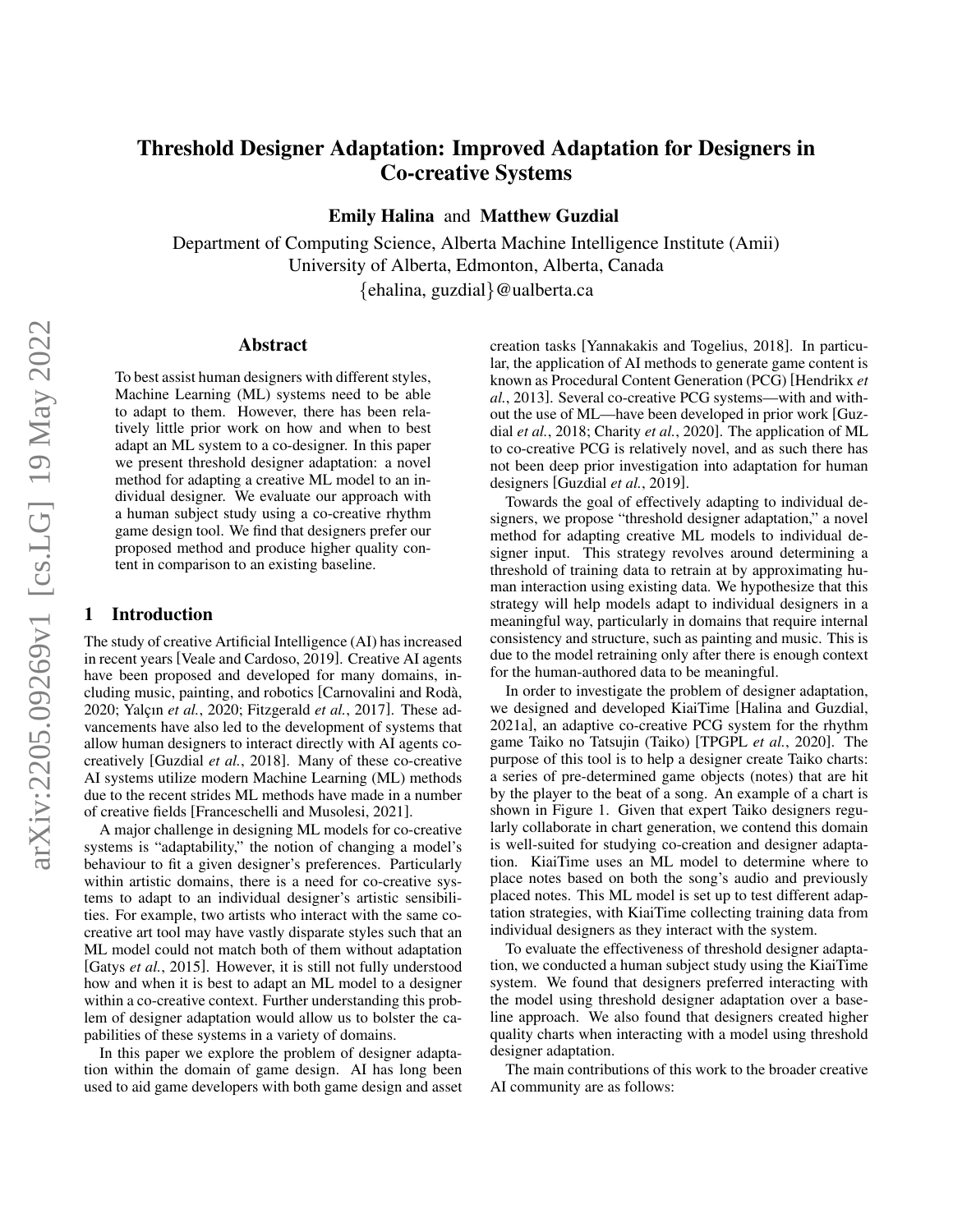- Threshold designer adaptation, a novel method for adapting co-creative ML systems to designers.
- A discussion and system overview of KiaiTime, a cocreative AI system for studying designer adaptation.
- A detailed account of the methodology, design, and results of a human subject study used to evaluate a cocreative AI system.

# 2 Related Work

#### 2.1 AI Co-creation

Human-AI co-creation systems are systems in which a human designer and AI agent work together on a task [\[Davis,](#page-6-13) [2013\]](#page-6-13). Many co-creative AI systems generate content based on a given "prompt" from a human user [\[Galanos](#page-6-14) *et al.*, 2021; [Gero and Chilton, 2019;](#page-6-15) [Champandard, 2016\]](#page-6-16). However, these systems only allow for minimal collaboration and adaptation, as the human only influences the input given to an unchanging AI model. In comparison, we focus on iterative, long-term interactions that change the underlying model's predictions to appropriately suit a user on arbitrary input. Other co-creative AI systems act as enhanced content "editors" that supplement human creators in various ways, falling under the broader category of creativity support tools [\[Frich](#page-6-17) *et al.*[, 2019\]](#page-6-17). An example is MakeWrite, a co-creative system for helping users with communication disorders write via the use of automatic constraints [Neate *et al.*[, 2019\]](#page-6-18). These systems focus on a human user adapting their behaviour toward a desired outcome rather than an AI adapting to the user.

Our framework is a mixed-initiative co-creative system, which is a type of system in which both the AI agent and human user "take the initiative" contributing to a collective artifact [Liapis *et al.*[, 2016\]](#page-6-19). A distinguishing quality of mixedinitiative systems is the shared agency between the human and AI agent [Zhu *et al.*[, 2018\]](#page-6-20). However, existing mixedinitiative AI systems generally do not retrain at all, leaving the AI partner to be "stubborn" and unchanging.

#### 2.2 Games

Co-creative frameworks utilizing PCG techniques have been developed for many game domains. The majority of prior mixed-initiative and co-creative PCG approaches do not utilize ML techniques, and instead rely on other non-ML AI approaches [\[Sturtevant](#page-6-21) *et al.*, 2020; [Charity](#page-6-9) *et al.*, 2020; Liapis *et al.*[, 2013\]](#page-6-22). While some of these tools do adapt to designers, they do so only in a human-authored and predetermined way, limited to their specific game domain. We instead investigate general adaptation strategies.

Procedural Content Generation via Machine Learning (PCGML) refers to the subsection of PCG approaches utilizing ML. There are still many open problems to be explored within co-creative PCGML systems, one of which is designer adaptation [\[Summerville](#page-6-23) *et al.*, 2018]. Due to intrinsic challenges with ML approaches such as lack of training data for individual users, the majority of prior co-creative PCGML systems for games do not include designer adaptation. The singular example of an adaptive co-creative PCGML system evaluated with a human subject study is Guzdial et. al.'s "Morai Maker" [\[Guzdial](#page-6-10) *et al.*, 2019], a mixed-initiative PCGML editor for Super Mario Bros.-style levels. Within the Morai Maker editor, the AI agent actively trains based on implicit user feedback that takes into account whether the AI's suggestions were kept or deleted by the human partner. This training methodology informed the "naive" training strategy which was used as a baseline in our human subject study. To the best of our knowledge, our system KiaiTime is the first co-creative tool for chart generation.

#### 3 Threshold Designer Adaptation

Our primary contribution is our threshold designer adaptation approach. Threshold designer adaptation is a novel approach for adapting creative ML models to individual designers within co-creative tools. This approach relies on determining a threshold  $\delta$  of training data needed to begin retraining, thus the name. To determine the value of  $\delta$  we rely on a simulation of co-creative interaction with existing human data. In this way, we can approximate how different values of  $\delta$  will perform when a human designer interacts with the AI.

There is high variability in the amount of retraining data needed to make a meaningful change to an ML model's output depending on architecture and domain. As such, we propose  $\delta$  be determined empirically by employing existing human data to find the best value to retrain at. In order to do this, we mimic the co-creative process as closely as possible, using a collection of existing human data created by different designers. For each designer, the initial ML model is retrained on the first  $\delta$  training instances created by that designer for a range of possible  $\delta$  values. After this retraining, we measure the model's performance on the remaining training instances created by that designer. This is done by measuring how well the model matches the designer's unseen training instances via a domain-dependant process, note accuracy in our case. Values of  $\delta$  that perform well theoretically produce models which are further adapted to the individual designer using them. Given the lack of prior co-creative PCGML work that features designer adaptation, to the best of our knowledge this methodology for determining "when to adapt" to a given designer in a co-creative context is novel.

At runtime, we begin with a co-creative system using an ML model that has been pretrained on training data that reflects the output of many different designers. As an individual designer interacts with the co-creative system, the system collects "retraining data"  $D<sub>r</sub>$  based on the input of that designer. The form of this input varies depending on application, and in our case consists of segments of designer-created Taiko chart. After sufficient retraining data is collected, the ML model is retrained in order to tweak its output to accurately match the designer using the tool.

Whenever a designer's input creates a new instance of training data  $(x, t)$ , the system adds it to the set of retraining data  $D_r$ . When this occurs, the following inequality is evaluated:

$$
|D_r = \{x^{(m)}, t^{(m)}\}_{m=1}^M| \ge \delta(k+1)
$$

If the total number of retraining samples  $M$  is greater than the predefined retraining threshold  $\delta$  multiplied by the number of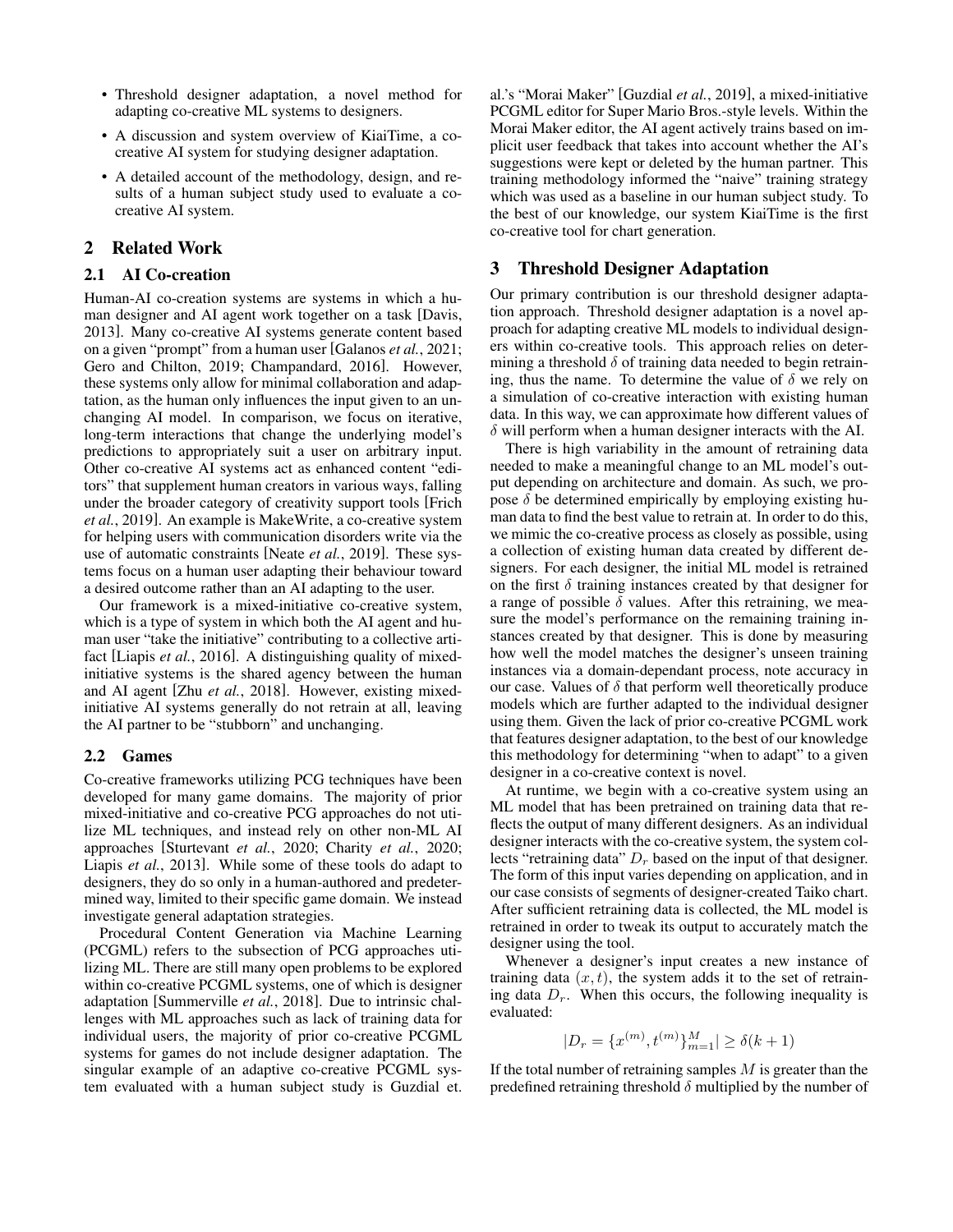<span id="page-2-0"></span>

Figure 1: Screenshot of the final KiaiTime editor. Users place notes on the grey timeline in the center of the screen to create a rhythm game chart along with the AI partner. Users move the timeline in real time to the beat of the song they are charting.

times we have retrained  $k$ , the system retrains the ML model. Each time the system retrains the model, k increments.

# 4 KiaiTime

In this section we provide an overview of KiaiTime, a cocreative system for rhythm game chart generation. KiaiTime utilizes threshold designer adaptation to adapt its ML model to act as a partner for human designers. Section 4.1 reviews the details of KiaiTime's ML model, along with our methodology for determining the value of the retraining threshold  $\delta$ for our specific task.

The KiaiTime editor is a co-creative PCGML system we used as a testbed for different designer adaptation techniques [\[Halina and Guzdial, 2021a\]](#page-6-11). KiaiTime's name alludes to "kiai time," a mechanic in Taiko and other rhythm games which provides a visual highlight to the most intense parts of songs. A video showcasing the functionality of the KiaiTime editor is included within the supplementary materials,<sup>[1](#page-2-1)</sup> along with further descriptive detail regarding the editor.

Figure [1](#page-2-0) depicts a screenshot of the final KiaiTime editor. In the editor, human users collaborate with an AI partner in a turn-based structure to create a Taiko chart for a pre-selected song. Taiko is a rhythm game where players attempt to hit a series of pre-determined game objects (notes) in time to the beat of a song. KiaiTime allows the user to create this series of notes, which are called "charts." These charts are later playable in real time.

Designers have access to the four different types of Taiko notes, each representing a different button press or "drum hit." Designers place notes on the timeline using left mouse clicks, and remove notes using right mouse clicks. The multicoloured ticks on the timeline each represent a 1/16th beat of a given song, with placed notes automatically snapping to these ticks to match the music. These ticks are coded by size and colour, representing the beat division of different measures. This type of colour-coded beat division is standard within other Taiko editors [\[TPGPL](#page-6-12) *et al.*, 2020].

At any point the user may press the "Pass to AI" button to begin the process of ending their turn. Once the button is pressed, the user selects a region for the AI partner to "fill in," querying the ML model for its predictions across the given region. The ML model uses the audio and chart data around the selected region to make its predictions, outputting a series of notes that the editor places in the chosen region.

### 4.1 Threshold Designer Adaptation Implementation

KiaiTime uses the pre-existing "TaikoNation" system for generating the AI partner's predictions [\[Halina and Guzdial,](#page-6-24) [2021b\]](#page-6-24). TaikoNation utilizes a Long Short Term Memory Recurrent Neural Network (LSTM RNN) to generate predictions of where to place notes in a Taiko chart based on both the song being charted as well as previously placed notes. The model is pretrained on 100 high-quality human-authored charts from a variety of designers, and is retrained on the fly when used in KiaiTime to match the style of individual designers. These 100 charts are split into 23 millisecond segments, resulting in approximately 1.3 million training samples. This model was chosen over other rhythm game chart generation ML models [\[Donahue](#page-6-25) *et al.*, 2017; Lin *et al.*[, 2019\]](#page-6-26) due to TaikoNation's improved notion of human-like "patterning," the placement of game objects in a congruent fashion in terms of both rhythm and chart context. The full technical details regarding TaikoNation's architecture and training data can be found within the corresponding TaikoNation paper [\[Halina and Guzdial, 2021b\]](#page-6-24).

In order for KiaiTime to best adapt to human designers using threshold designer adaptation, we needed to determine both how and when to adapt the pretrained TaikoNation model to an individual user. This requires us to determine both the retraining threshold  $\delta$  described in Section 3, as well as other hyperparameters which affect the model's learning process. To do this, we utilized a grid search approach, exhaustively sweeping over a manually defined space of hyperparameters in order to find the most effective combination [\[Feurer and Hutter, 2019\]](#page-6-27). The hyperparameters we tuned in addition to the retraining threshold  $\delta$  were learning rate  $\alpha$ ,

<span id="page-2-1"></span><sup>1</sup> For supplementary materials and source code, see [https://github.](https://github.com/emily-halina/KiaiTime) [com/emily-halina/KiaiTime](https://github.com/emily-halina/KiaiTime)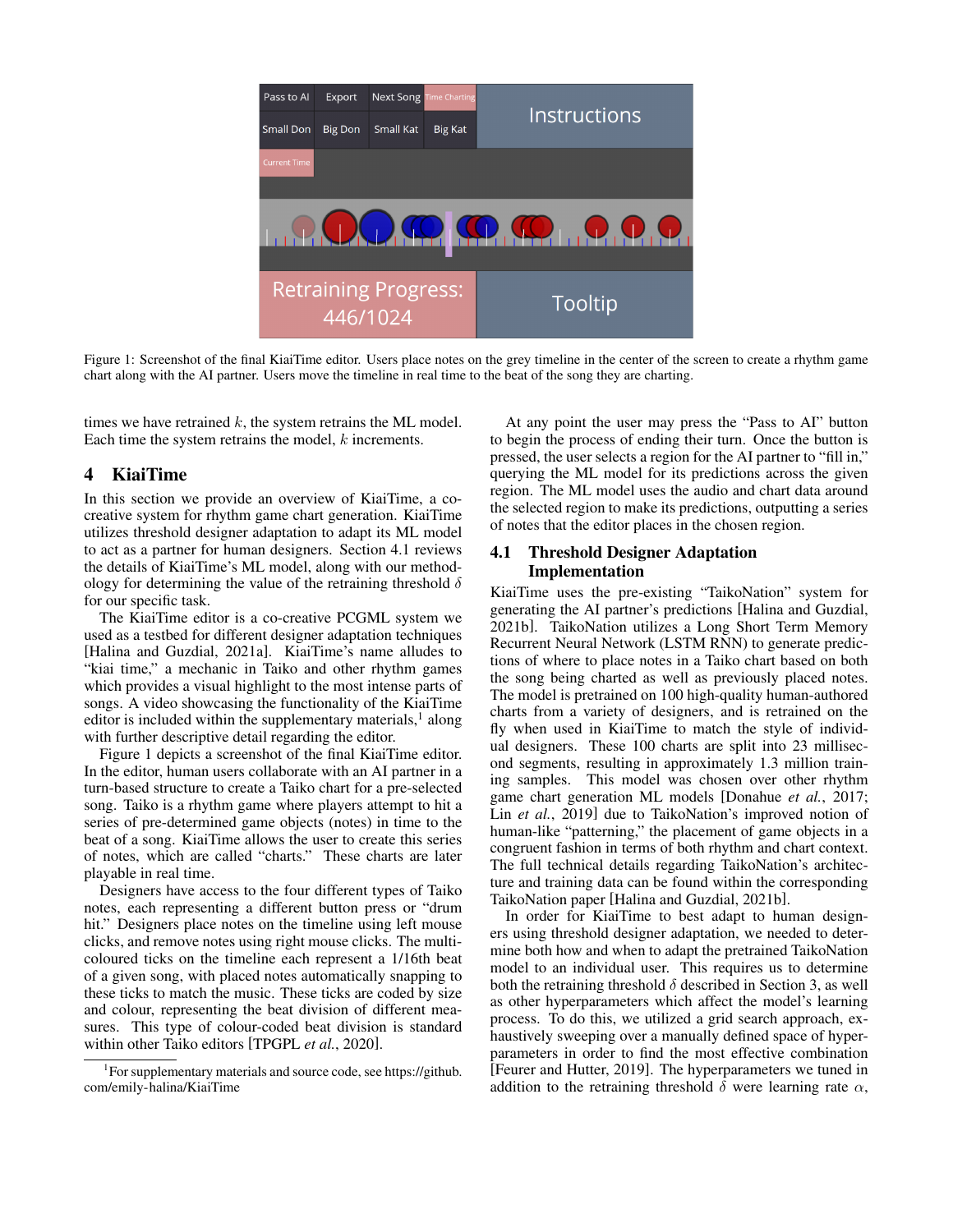maximum number of training epochs  $\epsilon$ , and batch size b. For each combination of hyperparameters, we trained the model on the first  $\delta$  training instances extracted from a chart, then queried the model to complete the rest. The model's output was judged both on the diversity of patterns used within a chart, as well as how closely the model was able to match what the human author actually created. We repeated this process for three charts made by three different designers, attempting to recreate the co-creative environment as closely as possible. We chose these three charts due to the disparate artistic sensibilities of their respective designers. The system converged to a consistent  $\delta$  value for all three designers, and so we felt no need to expand to additional designers. For each hyperparameter, we selected a small set of prospective values to test with the goal of shrinking the search space and preventing overfitting. The choices for the retraining threshold  $\delta$ correspond to 10%, 20%, 40%, and 80% of a 2-minute chart respectively.

Through the grid search, we found the following set of hyperparameters that were used for retraining TaikoNation.

$$
\{\delta = 1024 \ (20\%), \ \alpha = 10^{-3}, \ \epsilon = 5, \ b = 4\}
$$

This set of parameters performed well on predetermined metrics from prior work [\[Halina and Guzdial, 2021b\]](#page-6-24) while also producing impressive qualitative results from our perspective. For consistency, we used these hyperparameters for both threshold designer adaptation and our baseline approach discussed in Section 5.1.

### 5 Human Subject Study

In order to evaluate the performance of threshold designer adaptation, we conducted a human subject study using KiaiTime. During our study design, we identified 2 major objectives which informed our study methodology and our interpretation of the study's results. These objectives are as follows:

- (O1): To identify whether threshold designer adaptation helps to adapt ML models to designers.
- (O2): To further understand the open problem of adapting to designers within a co-creative context.

O1 arose from the desire to evaluate the value of threshold designer adaptation as an approach. O2 arose from the desire to inform future research into co-creative adaptation.

In order to complete these objectives, we conducted a within-subject study with 20 human designers, comparing threshold designer adaptation to an existing naive baseline approach defined in Section 5.1. We chose a within-subject structure rather than a between-subject structure due to the vast differences between individual designers. By comparing the results of each designer with each adaptation strategy, we can evaluate which approach helps our ML model adapt best to individual designers.

Prior to conducting the study, we identified the following two hypotheses:

- (H1): Threshold designer adaptation will help designers create better charts than the baseline naive approach.
- (H2): Designers will prefer threshold designer adaptation to the baseline naive approach.

#### 5.1 Naive Adaptation Strategy

Our baseline adaptation strategy, which we refer to as the "naive" strategy, entails retraining the model whenever new training data is generated by the human user. In contrast to threshold designer adaptation, whenever a new piece of data  $(x, t)$  is added to the retraining dataset  $D<sub>r</sub>$ , the ML model is retrained using all of the data in  $D<sub>r</sub>$ . This naive strategy is analogous to the implicit training strategy used in the Morai Maker system [\[Guzdial](#page-6-10) *et al.*, 2019]. We chose the adaptation strategy from the Morai Maker system as, despite the difference in genre, it is the only other adaptive PCGML tool for a game design task. Thus, this naive approach represents the current state of the art for this task. This training is done with the same set of empirically determined hyperparameters used by our threshold designer adaptation strategy. We also use the same TaikoNation pre-trained model as the base model, which is retrained with individual designer's data [\[Halina and](#page-6-24) [Guzdial, 2021b\]](#page-6-24). We made these decisions to allow for consistency in the comparison between the two strategies.

#### 5.2 Study Methodology

In this subsection we briefly cover our study methodology in the order a subject would experience it. Our study design was reviewed and approved by our university ethics board (Pro00112032). For the full details of our study methodology, please refer to the supplementary materials.

Participants reached out to research personnel via email to book a 1 hour timeslot after seeing publicly posted advertisements for the remote study. After acknowledging a consent form, during their timeslot participants downloaded a copy of the KiaiTime editor to their local machine. Throughout the study this editor interfaced with a server run by research personnel which handled the adaptation and contributions of the ML model.

After a brief tutorial explaining the game domain of Taiko and the functionality of the editor and AI partner, participants were tasked with creating two charts for two randomly ordered songs. These songs were *polygon* by Sota Fujimori and *citrus* by kamome sano, two electronic dance music tracks from rhythm game soundtracks with similar rhythmic structure and length. While creating each chart, participants had access to the ML model employing either the naive or threshold designer adaptation strategy chosen at random. When participants moved on to their second song, the ML model was reset to the default model, and the adaptation strategy was changed to the unused strategy. Both the ordering of the songs and ordering of adaptation strategies were randomized using a study ID system in order to ensure an even distribution of conditions.

We collected information from participants in three ways. The first was through a survey which asked participants to rank the two approaches in qualitative categories, along with asking demographic questions. The ranking questions asked participants which ML model learned better from them, was more frustrating to use, created higher quality contributions, and which they enjoyed most. The survey is based on prior co-creative system surveys, and the full text is provided within the supplementary materials [\[Guzdial](#page-6-10) *et al.*, 2019]. The second was through a logging file which tracked the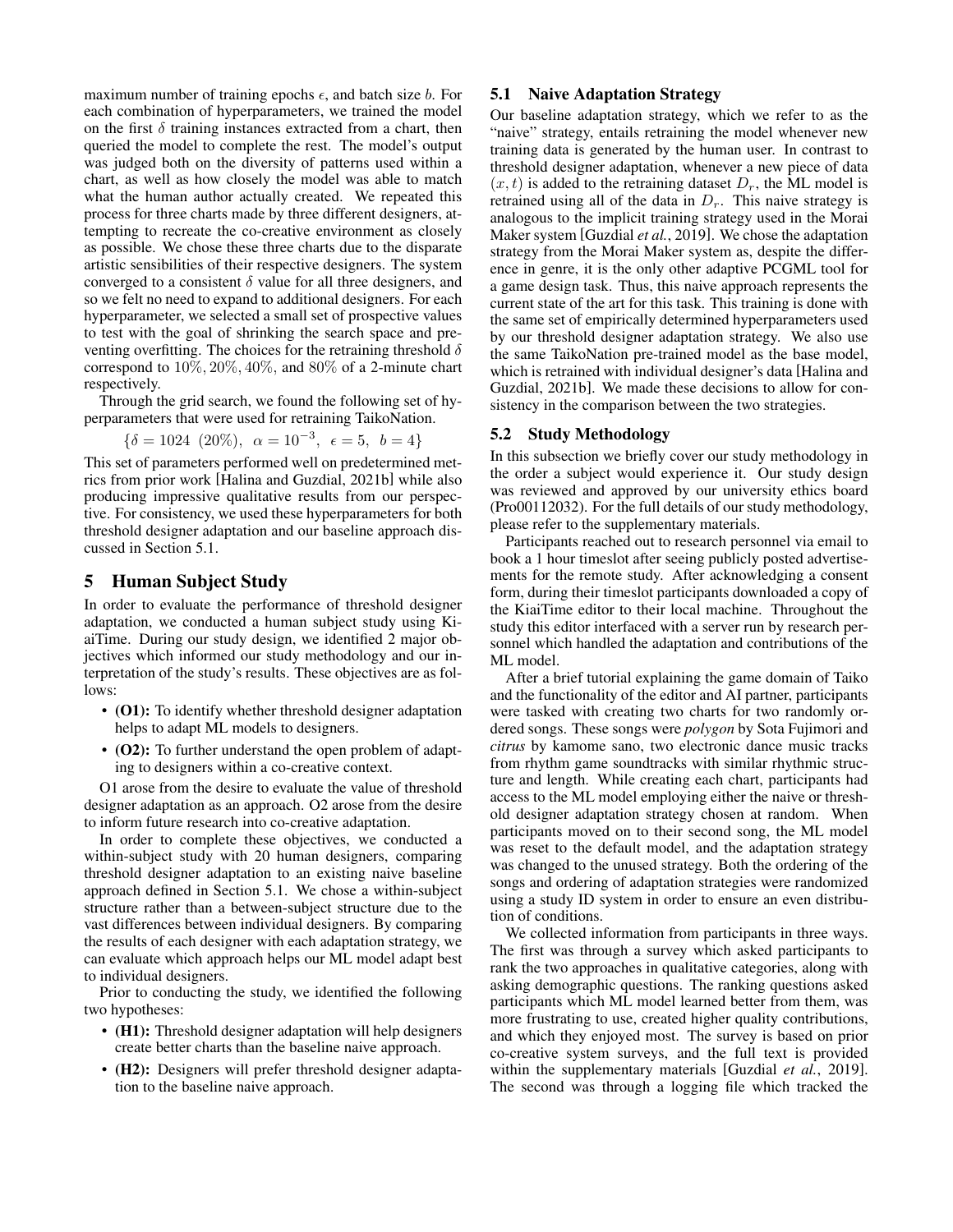<span id="page-4-0"></span>

|                  |                     | Approach Avg Time Spent Avg End Turn Count Human Notes Kept AI Notes Kept Patterns Used |       |           |            |
|------------------|---------------------|-----------------------------------------------------------------------------------------|-------|-----------|------------|
| <b>Naive</b>     | $20.6 \text{ mins}$ | 39.5                                                                                    | 74.2% | 59.6%     | 18.83%     |
| <b>Threshold</b> | $24.1 \text{ mins}$ | 48.6                                                                                    | 72.1% | $*72.5\%$ | $*21.72\%$ |

<span id="page-4-1"></span>Table 1: Quantitative information extracted from participant logs and created charts. Average Time Spent is in minutes, Average End Turn Count is the average number of times the "Pass to AI" button was pressed. Human Notes Kept and AI Notes Kept are the average percentages of notes placed by each respective agent that were not deleted. Patterns Used is the average percentage of possible patterns used in charts created with each respective adaptation strategy. Statistically significant results ( $p < 0.05$ ) are denoted with an asterisk (\*).

|                  | Approach Learned Better Most Frustrating Higher Quality Enjoyed Most |       |
|------------------|----------------------------------------------------------------------|-------|
| <b>Naive</b>     |                                                                      |       |
| <b>Threshold</b> |                                                                      | $*11$ |

Table 2: Quantitative survey results for the naive and threshold adaptation strategies across all participants. Each ranking question was optional, and could be skipped if a participant had no strong preference. Statistically significant results ( $p < 0.05$ ) are denoted with an asterisk (\*)



Figure 2: Boxplot depicting the overall pattern scores of charts produced with the naive and threshold adaptation strategies.

time participants spent in the editor, the amount of times they passed control over to the AI partner, and the percentage of notes they kept from both the AI and their own contributions. The third was from the charts the participants produced when working with each adaptation strategy, which we analyzed using a pre-established metric for Taiko charting quality [\[Halina](#page-6-24) [and Guzdial, 2021b\]](#page-6-24).

## 5.3 Study Results

In this subsection we discuss the results of our study, and provide an analysis of the quantitative data. 20 participants completed our study and survey. Of these participants, 17 identified as male, 2 identified as female, and 1 chose to not disclose their gender. 18 participants placed themselves in the 18-24 age range, with 2 participants placing themselves in the 25-30 age range. Half the participants were "experts," meaning they have authored high-quality charts according to community standards, and the other half were "novices" [\[TPGPL](#page-6-12) *et al.*, 2020]. This population does not have sufficient diversity to draw broad, universal lessons from this study. However, this population is consistent with the general demographic of chart creators, and thus fits our needs for the initial evaluation of threshold designer adaptation.

For each of our demographic categories (age, gender, experience level), we ran a multivariable analysis of variance (MANOVA) test with the survey ranking results and logged data as dependent variables. We found no significant correlation between any of the demographic categories and the study results. We also checked if either the ordering of the songs or the order of the adaptation strategies made a significant impact on the results. We found neither variable had a significant impact on the results, and thus we can safely treat our data as all coming from the same condition.

Table [1](#page-4-0) shows the quantitative information extracted from each participant's logs and charts. We focus on four different pieces of information drawn from the logs divided by adaptation approach: the average time spent charting with the AI partner, the average number of times participants gave the AI partner a turn, and the percentages of notes placed by the human and AI that were kept by the end of the charting process. We deemed these statistics to be important as they represent the amount of interaction between the participants and AI partners, as well as the quality of that interaction. Similar analysis of logged files has been used in prior work [\[Guz](#page-6-10)dial *et al.*[, 2019\]](#page-6-10). We found that participants spent more time interacting with the threshold partner, gave the threshold partner a turn more frequently, and kept substantially more notes from the threshold partner in comparison to the naive partner. To evaluate if there was a significant difference in the distributions of each of these statistics, we performed a Mann-Whitney Wilcoxon test. We chose this test because we found with the Shapiro-Wilk normality test that our data did not follow a normal distribution ( $p < 0.0005$ ). With these tests, we found there was a statistically significant difference between the ratio of AI partner notes kept from the naive and threshold strategies with  $p < 0.03$ . This suggests that participants were more accepting of the AI partner's contributions when it was using threshold designer adaptation, and may imply the contributions are of a higher quality than those from the naive strategy.

To further support H1, we analyzed the quality of charts created with both adaptation strategies. We examined the proportion of possible patterns used in charts created with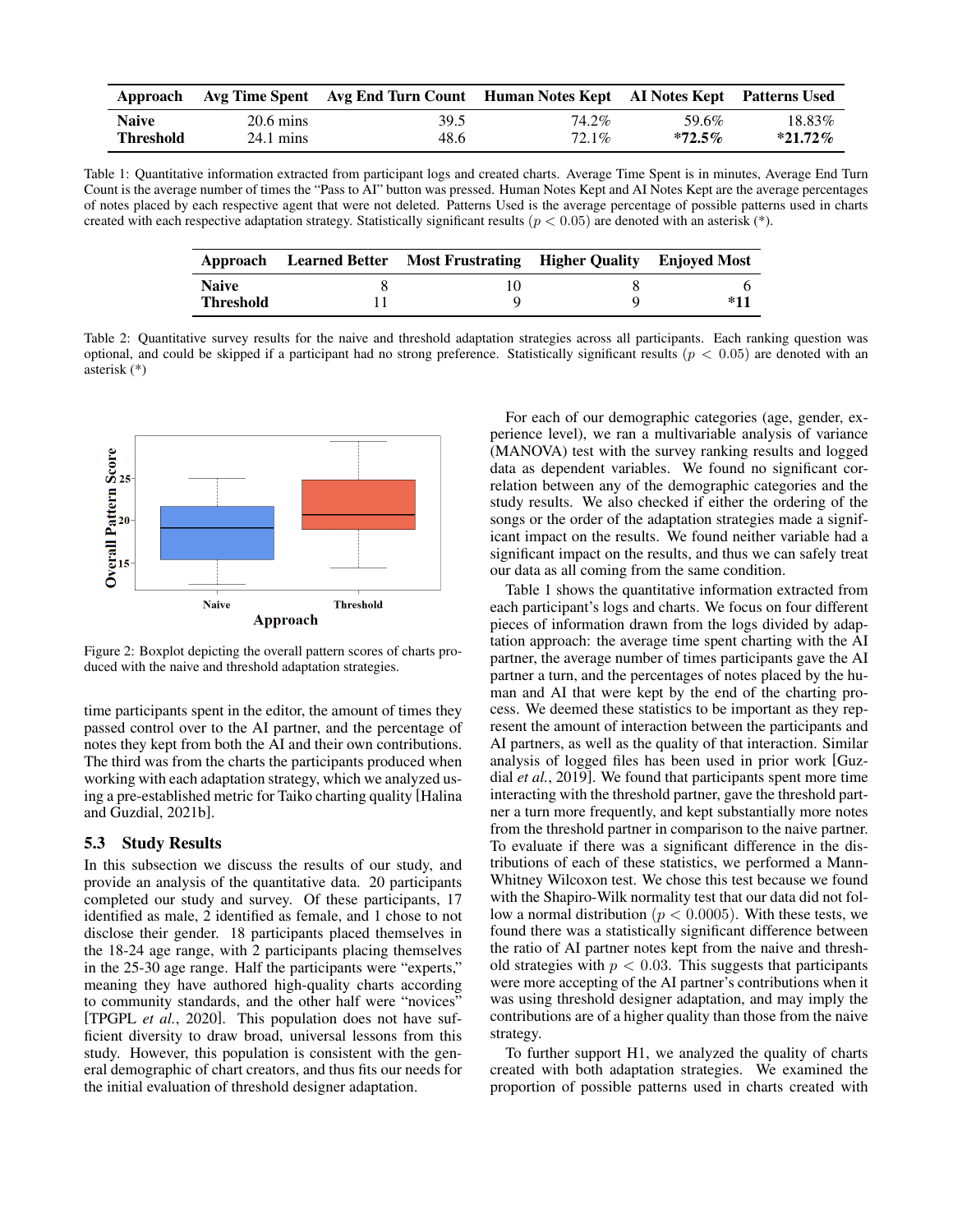each adaptation strategy, called Overall Pattern Score. Patterns are defined as unique rhythmic sequences which are 8 timesteps (184ms) in length. This is a suitable metric for estimating chart quality empirically, as higher quality charts tend to use a wider variety of patterns [\[Halina and Guzdial, 2021b;](#page-6-24) [5argon, 2018\]](#page-6-28). Figure 2 depicts a boxplot of the Overall Pattern Scores for charts created using each adaptation strategy. After ensuring that the Overall Pattern Score for both the naive and threshold charts followed a normal distribution with the Shapiro-Wilk normality test (with significance threshold  $p < 0.05$ , we performed a paired t-test on the two distributions. With this test we found the charts created with the threshold partner used significantly more patterns than the charts created with the naive partner with  $p < 0.05$ , 95% CI  $(-\infty, -0.08)$ . These logged results support our hypothesis (H1) that threshold designer adaptation would help designers create better charts than the baseline naive approach. While further investigation is required, we would encourage other human-AI co-creative systems to adapt with the threshold designer adaptation approach.

Table [2](#page-4-1) contains the results of the survey ranking questions across all participants divided by adaptation strategy. We found an overall positive preference towards the threshold strategy for each question. To see if there was a significant difference in distribution within any of the survey questions, we performed a Mann-Whitney Wilcoxon test on each of the experiential features. We chose this test because this data does not follow a normal distribution. With this test, we found a significant difference between the two adaptation strategies in the "enjoyed most" ranking with  $p < 0.05$ . This result supports our hypothesis H2 that designers would prefer threshold designer adaptation over the baseline naive approach.

# 6 Discussion

In this section we reflect on our study, addressing the limitations of our study design and technical approach, and discuss potential avenues for future work.

### 6.1 Limitations

Our major evaluation limitation is the use of only a single creative domain. In an ideal evaluation, we would test the approach across multiple creative domains to assess its performance. We believe our study was sufficient for our initial proposal of the method, leaving the application to other domains as future work.

Another limitation is the lack of a strong assurance that our chosen threshold value  $\delta$  is the "correct" choice. With additional resources, we would be able to sweep over a larger number of threshold values, narrowing down to an exact correct choice using a larger set of individual designers. However, even with only the three charts we used to determine the value of  $\delta$ , our results suggest our chosen value was at least a reasonable choice.

A potential concern is that retraining in general is a detriment to the ML model's performance. However, we found during our grid search that models trained using threshold designer adaptation outperformed the baseline TaikoNation [\[Halina and Guzdial, 2021b\]](#page-6-24) model in recreating a portion of a human chart. Nevertheless, it is important to consider this possibility in future work on designer adaptation.

## 6.2 Future Work

Threshold designer adaptation has the potential to be applied in many domains for the purpose of co-creativity. This strategy can be used for any arbitrary set of hyperparameters and metrics for evaluation that are chosen to suit a specific domain. While we offer an improved strategy for designer adaptation over the prior state of the art approach, there is still no empirically defined "best practice" for adapting to users. The problem of designer adaptation is very domain specific, and thus in order to make progress towards finding this "best practice," it must be evaluated with more co-creative systems in different creative domains. However, due to the lack of adaptation research and the quality of our results, we view our threshold designer adaptation as the new state of the art for the task of designer adaptation. One additional avenue for future work is the usage of adaptive co-creative agents on a longer term basis with individual users. This could entail looking at adaptation strategies that could be applied over weeks or months, examining how creative ML models can be fine-tuned to fit a particular designer over a longer time span. This could be useful for artistic practices that may benefit from long-term context of a designer's tastes, such as music composition or painting.

As with any artificial intelligence application, it is important to acknowledge the potential risk of the application taking away the livelihood of people or discouraging human creation. KiaiTime and the threshold designer adaptation strategy are designed with co-creation in mind rather than as a replacement for a human designer. The systems described in this paper are not a replacement for human designers, but rather function as tools for human designers to use to assist their creative process and inspire novel designs. We will continue to reflect on these potential risks when developing future versions of the tool and approach.

# 7 Conclusions

In this paper we presented threshold designer adaptation, a novel method of adapting to individual designers in a cocreative context. We ran a human subject study investigating two strategies for designer adaptation using KiaiTime, the first co-creative PCGML system for rhythm game chart design. We found that designers made higher quality charts when interacting with an ML model using threshold designer adaptation over a baseline approach. We also found designers preferred working with the model using threshold designer adaptation. We hope our approach contributes to the future of designer adaptation in co-creative systems and allows ML models to better fit individual designers.

### Acknowledgements

This work was funded through a Natural Sciences and Engineering Research Council of Canada (NSERC) Undergraduate Student Research Award (USRA). We acknowledge the support of the Alberta Machine Intelligence Institute (Amii).